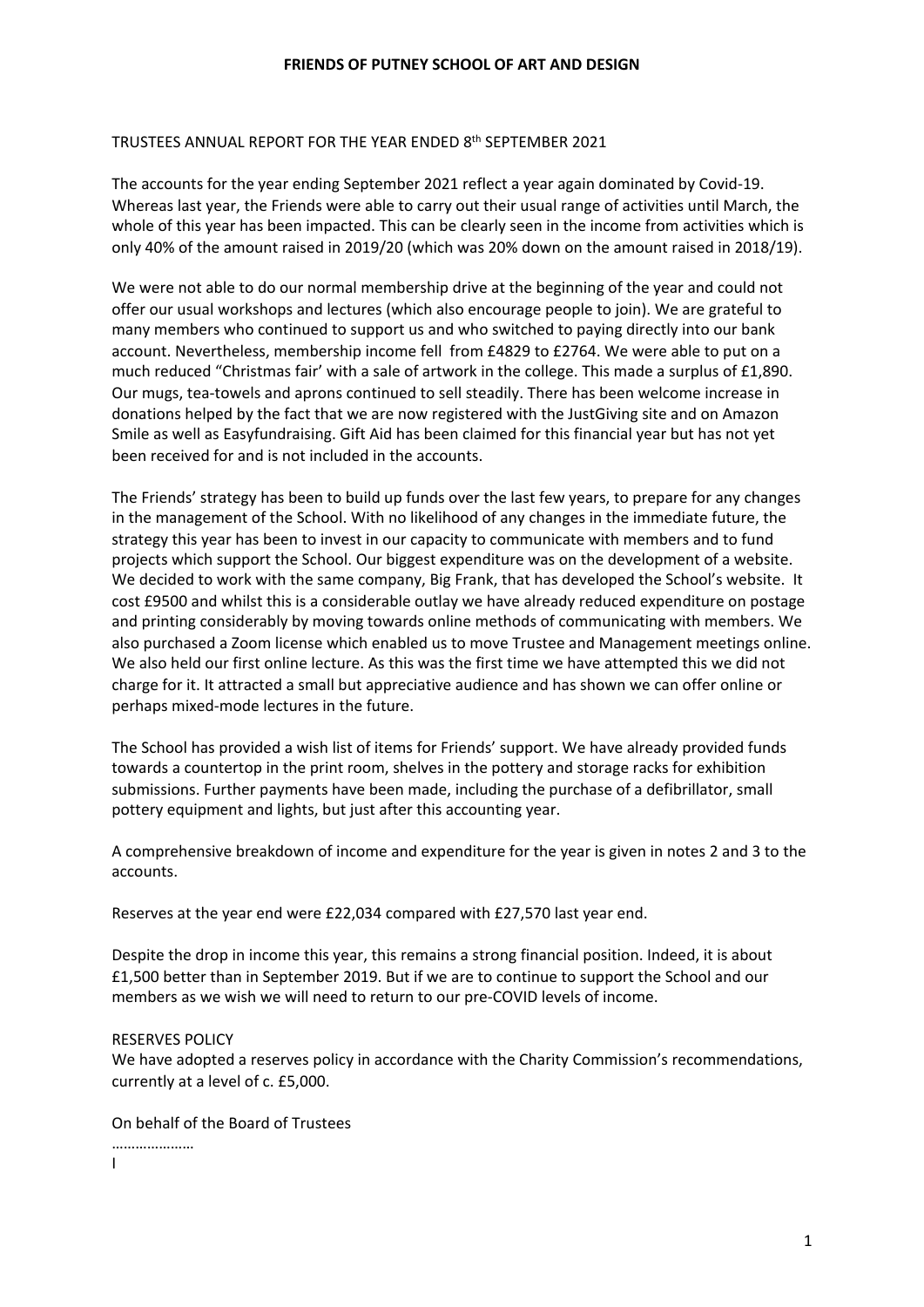## NDEPENDENT EXAMINER'S REPORT TO THE TRUSTEES OF FRIENDS OF PUTNEY SCHOOL OF ART AND DESIGN

\_\_\_\_\_\_\_\_\_\_\_\_\_\_\_\_\_\_\_\_\_\_\_\_\_\_\_\_\_\_\_\_\_\_\_\_\_\_\_\_\_\_\_\_\_\_\_\_\_\_\_\_\_\_\_\_\_\_\_\_\_\_\_\_\_\_\_\_\_\_\_\_\_\_\_\_\_\_\_\_\_ I report on the accounts of the charity for the year ended 8th September 2021, which are set out on pages 3-7.

Respective responsibilities of Trustees and Examiner

The charity's trustees are responsible for the preparation of the accounts. The charity's trustees consider that an audit is not required for this year under section 43(2)of the Charities Act 1993 and that an independent examination is needed.

It is my responsibility to:

- Examine the accounts under section 43 of the 1993 Act
- To follow the procedures laid down in the General Directions given by the Charity Commission under section 43 $(7)(b)$  of the 1993 Act; and
- To state whether particular matters have come to my attention.

Basis of independent Examiner's report

My examination was carried out in accordance with the General Directions given by the Charity Commission.

An examination includes a review of the accounting records kept by the charity and a comparison of the accounts presented with those records. It also includes consideration of any unusual items or disclosures in the accounts, and seeks explanations from you, as trustees, concerning any such matters. The procedures undertaken do not provide all the evidence that would be required of an audit and consequently no opinion is given as to whether the accounts present a 'true and fair view' and the report is limited to those matters set out in the statement below.

Independent Examiners Statement

In connection with my examination, no matter has come to my attention:

1) which gives me reasonable cause to believe that in any material respect the requirements:

• to keep accounting records in accordance with section 41 of the 1993 Act; and

• to prepare accounts which accord with the accounting records and comply with the accounting requirements of the 1993 Act have not been met; or

2) to which, in my opinion, attention should be drawn in order to enable a proper understanding of the accounts to be reached.

| <b>Richard Chadwick FCA</b> | Aate |
|-----------------------------|------|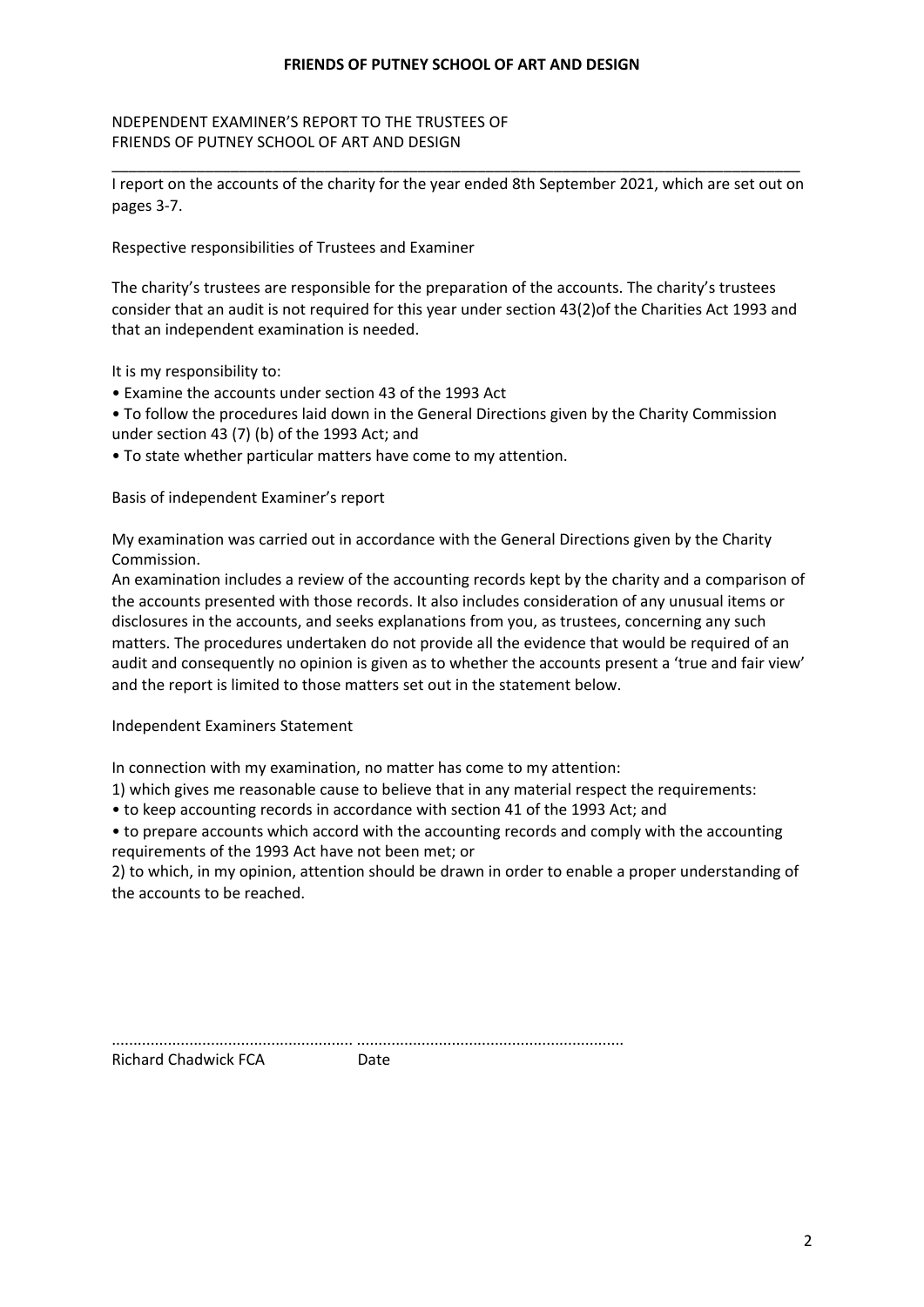## SUMMARY OF INCOME AND EXPENDITURE ACCOUNT FOR THE YEAR ENDED 8TH SEPTEMBER 2021 \_\_\_\_\_\_\_\_\_\_\_\_\_\_\_\_\_\_\_\_\_\_\_\_\_\_\_\_\_\_\_\_\_\_\_\_\_\_\_\_\_\_\_\_\_\_\_\_\_\_\_\_\_\_\_\_\_\_\_\_\_\_\_\_\_\_\_\_\_\_\_\_\_\_\_\_\_\_\_\_\_\_

|                         |              | Period ended  | Period ended |
|-------------------------|--------------|---------------|--------------|
|                         | <b>Notes</b> | 8.9.2021      | 8.9.2020     |
| <b>OPERATING INCOME</b> | 2            | 7,046         | 17,113       |
|                         |              |               |              |
| Less expenses           | 3            | 12,584        | 9,655        |
| Operating               |              | (5, 538)      | 7,458        |
| (Deficit)/Surplus       |              |               |              |
| Investment Income       | 4            | $\mathcal{P}$ | 33           |
|                         |              | (5, 536)      | 7491         |
| Taxation                | 5            | 0             | 0            |
| Net deficit/Surplus on  |              | (5, 536)      | 7,491        |
| ordinary activities     |              |               |              |
| after taxation          |              |               |              |
| <b>Retained surplus</b> |              | 27,570        | 20,079       |
| brought forward         |              |               |              |
| <b>Retained surplus</b> |              | 22,034        | 27,570       |
| carried forward         |              |               |              |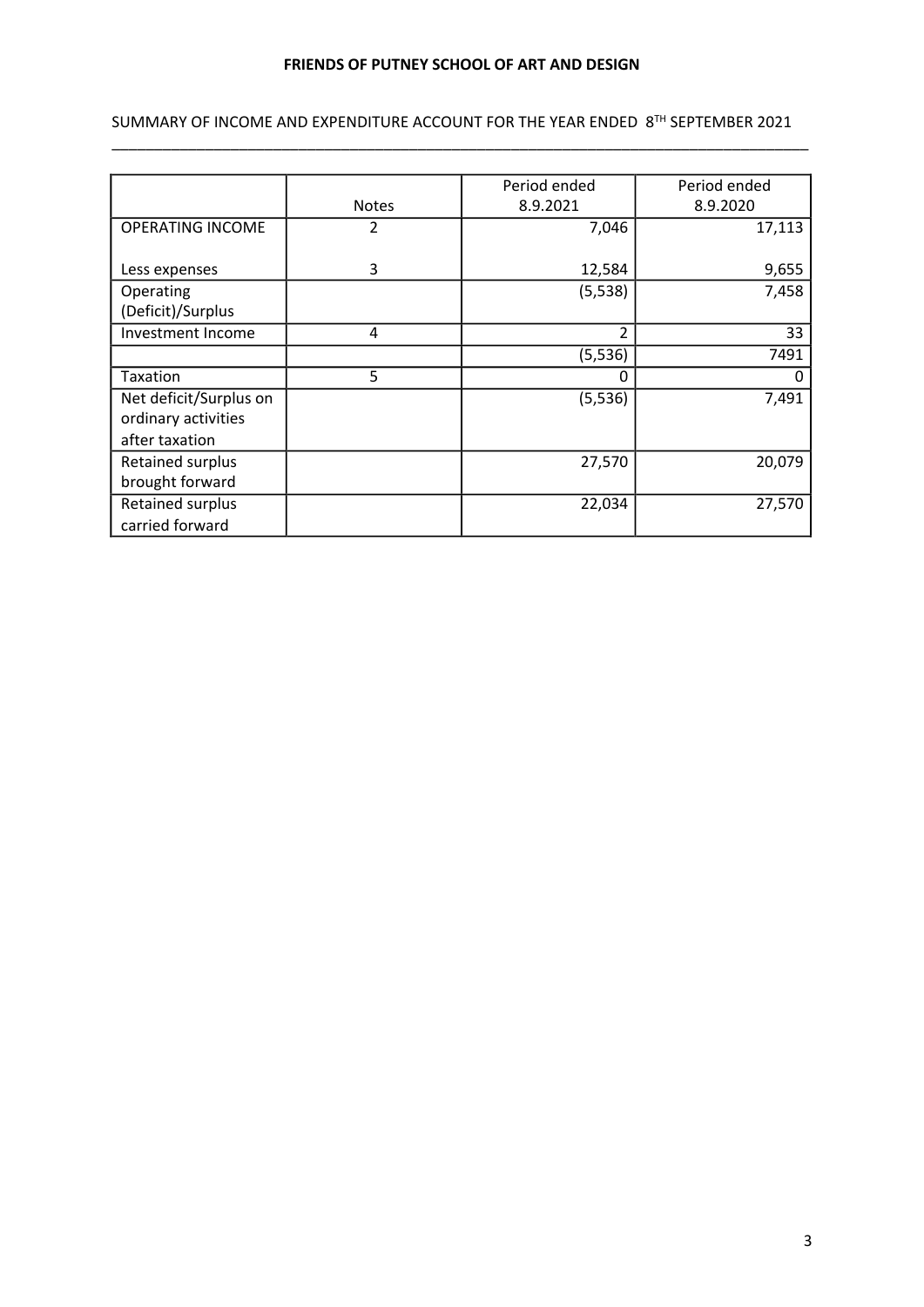BALANCE SHEET AS AT 8TH SEPTEMBER 2021

|                                | <b>Notes</b> | As at 8.9.2021 | As at 8.9.2020 |
|--------------------------------|--------------|----------------|----------------|
| <b>FIXED ASSETS</b>            |              |                |                |
| Tangible assets                |              | 0              | 0              |
| <b>CURRENT ASSETS</b>          |              |                |                |
| Inventory                      | 7            | 950            | 661            |
| Debtors                        |              |                | 0              |
| Cash in Bank                   |              | 21,082         | 26,909         |
|                                |              |                |                |
| <b>TOTAL ASSETS</b>            |              | 22,034         | 27,570         |
| <b>CREDITORS</b>               |              |                |                |
| Amounts falling due within one |              |                |                |
| year                           |              | 0              | 0              |
| <b>NET ASSETS</b>              |              | 22,034         | 27,570         |
| <b>ACCUMULATED FUNDS</b>       |              |                |                |
|                                |              |                |                |
|                                |              |                |                |
| Unrestricted funds             |              | 27,570         | 20,079         |
|                                |              |                |                |
| Net income/(loss) for period   |              | (5, 536)       | 7,491          |
|                                |              |                |                |
|                                |              | 22,034         | 27,570         |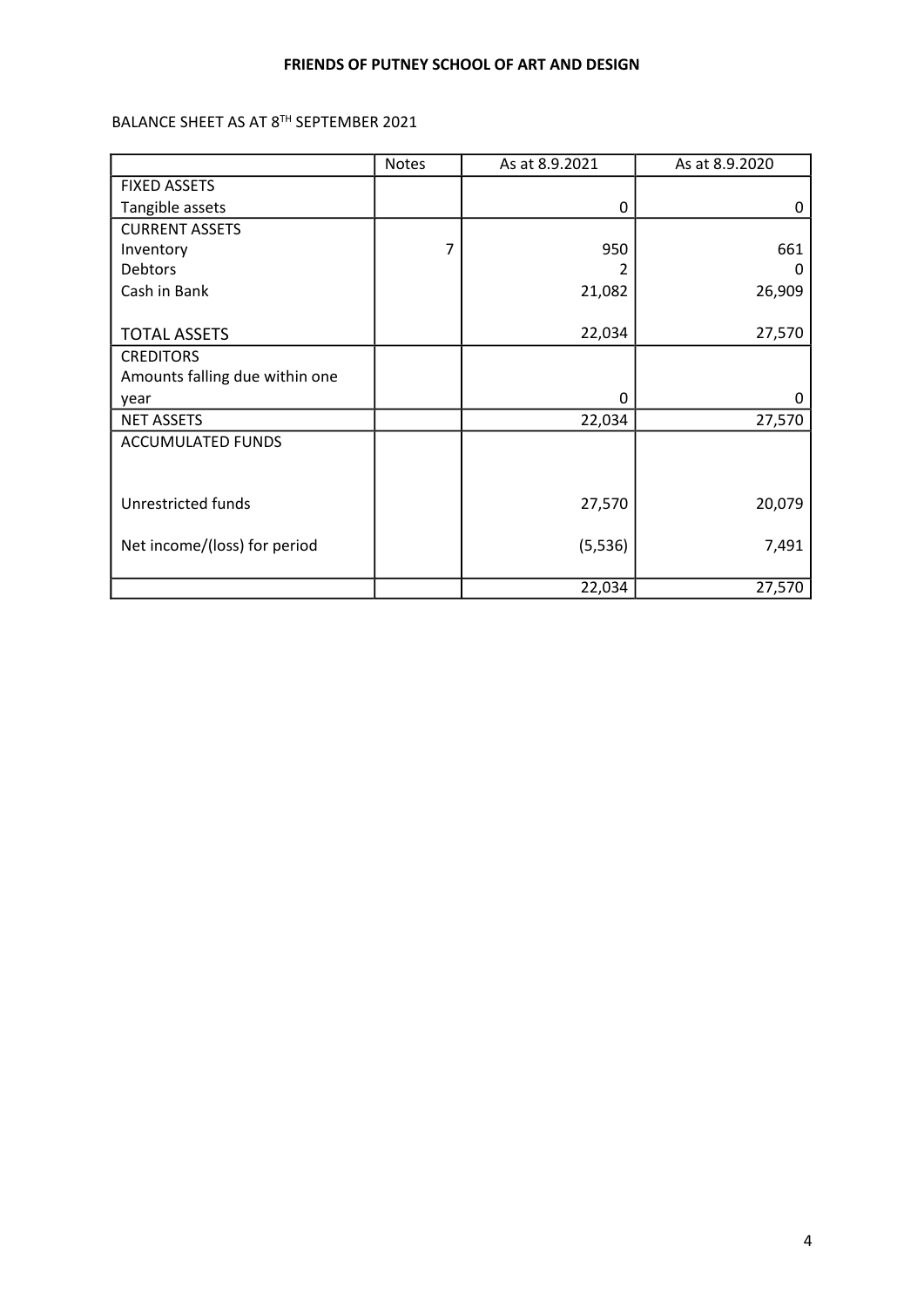### NOTES TO THE ACCOUNTS FOR YEAR ENDED 8TH SEPTEMBER 2021

## 1.ACCOUNTING POLICIES

### Basis of preparation

The accounts have been prepared under the historical cost convention.

The accounts have been prepared in accordance with applicable accounting standards, the Statement of Recommended Practice, 'Accounting and Reporting by Charities', issued in March 2005 and the Charities Act 1993.

### Incoming resources

Grants, donations and other income received are recognised in the Statement of Financial Activities in accordance with the terms attached to the grant or donation.

### Resources expended

Expenditure has been accounted for on an accruals basis and has been classified under headings that aggregate costs related to that category. Where costs cannot be directly attributable to particular headings they have been allocated to activities on a basis constant with use of the resources.

## Investment Income

The charity receives its investment income gross  $£2$  (2020 -  $£33$ ) as a result of its charitable status.

## Accumulated Funds

Unrestricted general funds are funds which can be used in accordance with the charitable objectives at the discretion of the trustees.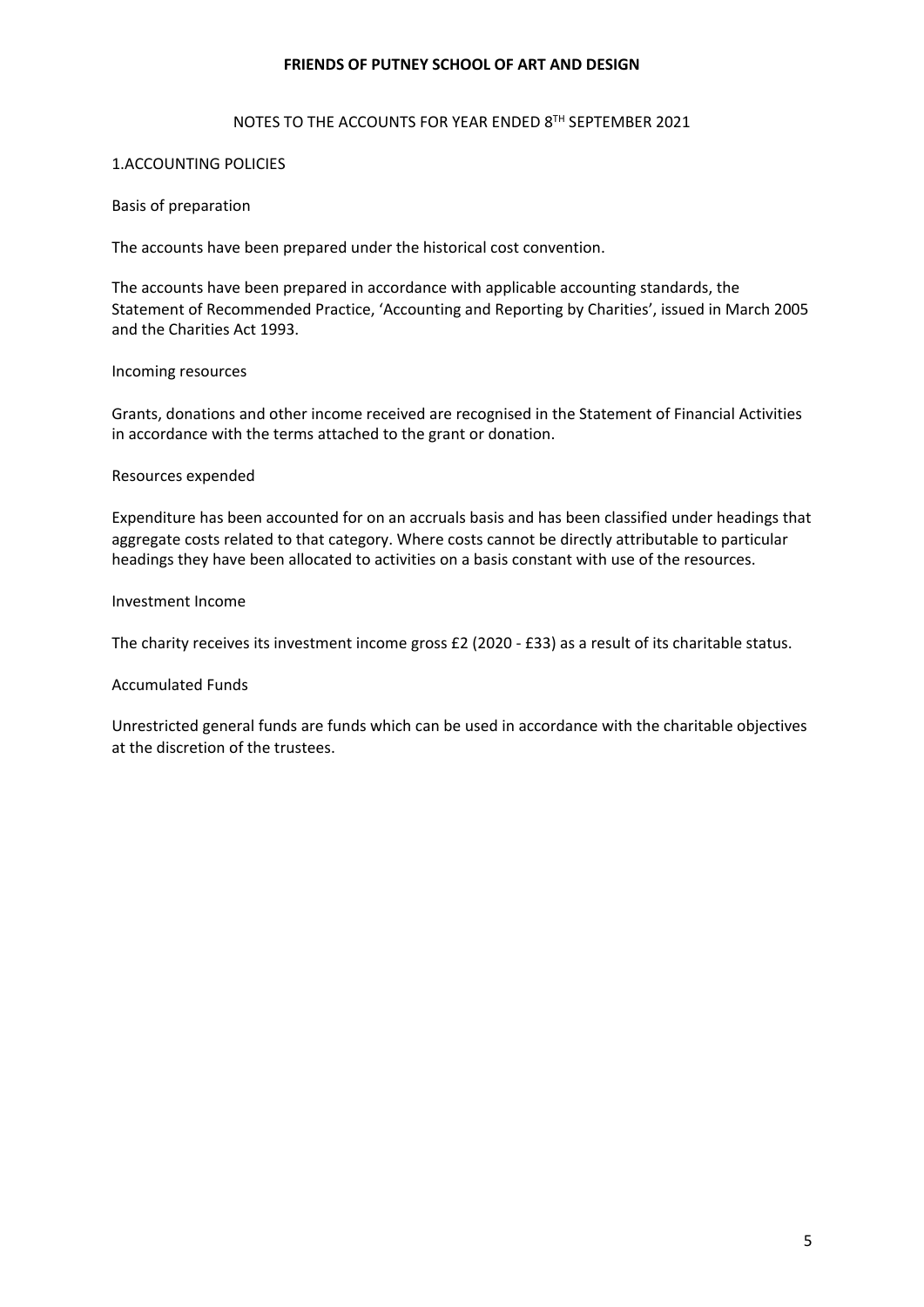## NOTES TO THE ACCOUNTS FOR THE YEAR ENDED 8<sup>th</sup> SEPTEMBER 2021

|                |                                           | Year ended  | Year ended   |
|----------------|-------------------------------------------|-------------|--------------|
|                |                                           | 8.9.2021    | 8.9.2020     |
| $\overline{2}$ | <b>INCOMING RESOURCES</b>                 |             |              |
|                | Membership fees                           | 2,764       | 4,829        |
|                | Donations                                 | 491         | 61           |
|                | Workshop Income                           | 0           | 3,930        |
|                | Christmas fair                            | 3,412       | 6,510        |
|                | <b>Putney Art</b>                         | 0           | 0            |
|                | Merchandise                               | 379         | 406          |
|                | <b>Wine Sales</b>                         | 0           | 65           |
|                | Misc book/dvd/ pot sales                  | 0           | 394          |
|                | Gift Aid                                  | 0           | 918          |
|                |                                           | 7,046       | 17,113       |
| 3              | <b>TOTAL RESOURCES</b>                    |             |              |
|                | <b>EXPENDED</b>                           |             |              |
|                | Art Sales Putney Art                      | $\mathbf 0$ | $\mathbf{0}$ |
|                | Lecturer fees                             | 300         | 614          |
|                | Workshop expenses                         | 0           | 2,978        |
|                | Support costs -Printing and<br>Stationery | 128         | 1,513        |
|                | Support costs - Exhibition                | 0           | 0            |
|                | and Fundraising                           |             |              |
|                | Christmas Fair                            | 1,522       | 3,365        |
|                | <b>PSAD Bursaries and</b>                 | 820         | 247          |
|                | Equipment<br>Miscellaneous                | $9,757*$    | 293          |
|                | Merchandise                               | 57          | 645          |
|                |                                           |             |              |
|                |                                           | 12,584      | 9,655        |
|                |                                           |             |              |
|                |                                           |             |              |
|                |                                           |             |              |
|                |                                           |             |              |
|                | There were no employees                   |             |              |
|                | during the year and no                    |             |              |
|                | professional costs                        |             |              |

\*Includes website development and domain name purchase of £9,564